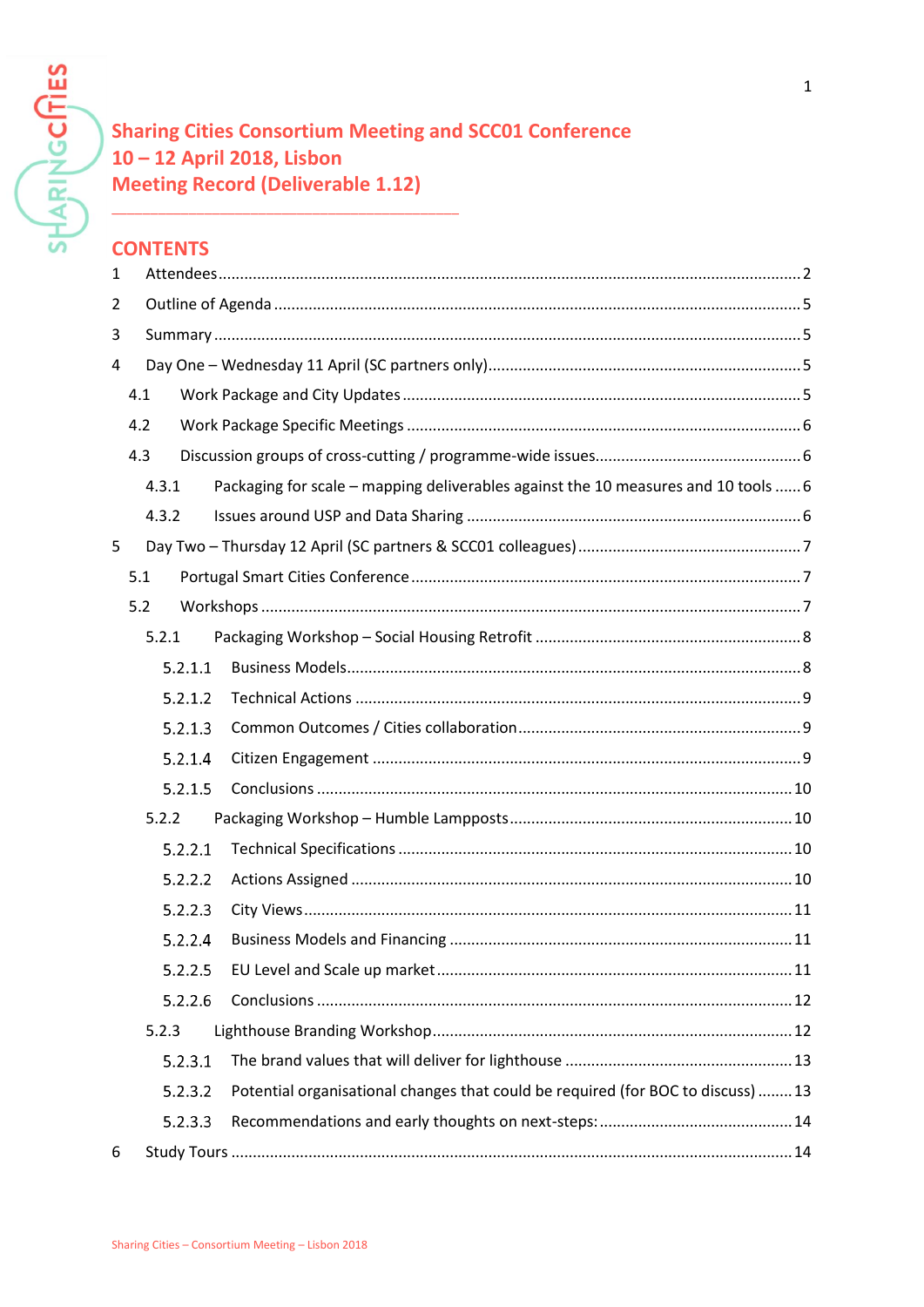# <span id="page-1-0"></span>**1 ATTENDEES**

The list below are individuals that participated in either some or all activities during the Consortium Meeting and SCC01 conference:

| <b>Name</b>                 | <b>Organisation</b>                            |  |  |  |
|-----------------------------|------------------------------------------------|--|--|--|
| Alessandro Bartolini        | <b>A2A Smart</b>                               |  |  |  |
| <b>Alessandro Filini</b>    | <b>A2A Smart</b>                               |  |  |  |
| <b>Alexander Rice</b>       | <b>Stripe Partners</b>                         |  |  |  |
| <b>Andre Dias</b>           | <b>CEIIA</b>                                   |  |  |  |
| Andrea Canevazzi            | Comune di Milano - AMAT                        |  |  |  |
| Andrea Temporelli           | <b>RSE</b>                                     |  |  |  |
| <b>Anthony Colclough</b>    | <b>EUROCITIES</b>                              |  |  |  |
| <b>Bernadett Degrendele</b> | <b>EUROCITIES</b>                              |  |  |  |
| Bogdan Czarnecui            | Warsaw                                         |  |  |  |
| <b>Briere Jules</b>         | LAA                                            |  |  |  |
| <b>Bushra Khan</b>          | GLA / Sharing Cities PMO                       |  |  |  |
| <b>Carlos Silva</b>         | Instituto Superior Técnico                     |  |  |  |
| Carolina Carli              | <b>CEiiA</b>                                   |  |  |  |
| <b>Caroline Vanttemel</b>   | USI/IRIS                                       |  |  |  |
| Catarina Rolim              | Instituto Superior Técnico                     |  |  |  |
| Caterina Benvenuto          | Legambiente                                    |  |  |  |
| <b>Cecilia Hugony</b>       | <b>Teicos</b>                                  |  |  |  |
| <b>Christophe Colinet</b>   | <b>Bordeaux</b>                                |  |  |  |
| <b>Daniel Glaser</b>        | City of Vienna                                 |  |  |  |
| Daniela Aleksieva           | <b>Burgas Municipality</b>                     |  |  |  |
| David Grisalena             | <b>VISESA</b>                                  |  |  |  |
| Demis Lorenzi               | Politecnico di Milano - Fondazione Politecnico |  |  |  |
| Diana Henriques             | Lisboa E-Nova                                  |  |  |  |
| Drik Van Brederode          | City of Hague                                  |  |  |  |
| <b>Emmy Van Gennip</b>      | Rotterdam                                      |  |  |  |
| <b>Eduardo Silva</b>        | Lisboa E-Nova                                  |  |  |  |
| Elisabeth Jorge             | REPLICATE project                              |  |  |  |
| <b>Ernest Faubel</b>        | Valencia/MatchUp                               |  |  |  |
| <b>Federico Lia</b>         | Poliedra                                       |  |  |  |
| <b>Francesco Causone</b>    | Politecnico di Milano                          |  |  |  |
| <b>Francesco Marchet</b>    | <b>Future Cities Catapult</b>                  |  |  |  |
| <b>Francesco Papa</b>       | UrbanDNA                                       |  |  |  |
| <b>Francesco Pardo</b>      | <b>ESADE</b>                                   |  |  |  |
| Francesco Romanazzi         | Kiunsys                                        |  |  |  |
| Franziska Meier             | Munich                                         |  |  |  |
| Gabriel Jacqmin             | <b>EUROCITIES</b>                              |  |  |  |
| Giovanni Accetta            | A2A                                            |  |  |  |
| <b>Graham Colclough</b>     | UrbanDNA                                       |  |  |  |
| Giuseppe Salvia             | Politecnico di Milano                          |  |  |  |
| <b>Harry Hobson</b>         | <b>Stripe Partners</b>                         |  |  |  |
| Haye Folkertsma             | Utrecht/IRISS                                  |  |  |  |
| Ioannis Anastasakis         | City of Heralkion                              |  |  |  |
| Jana Koleva                 | <b>Burgas</b>                                  |  |  |  |
| Jason Warwick               | Urban DNA                                      |  |  |  |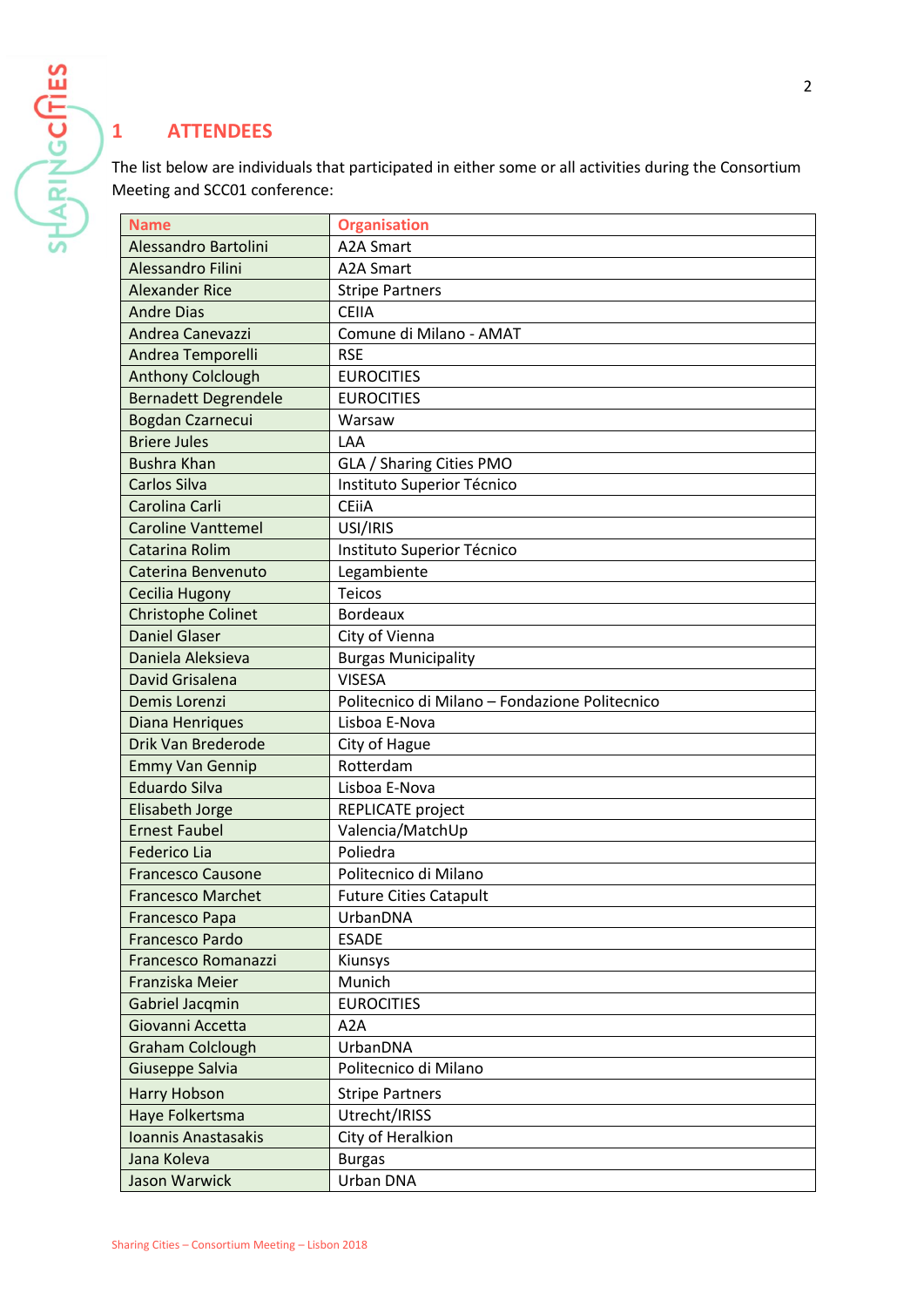SHARINGCITIES

| Jem McKenna-Percy            | GLA / Sharing Cities PMO                                   |  |  |  |
|------------------------------|------------------------------------------------------------|--|--|--|
| Jemma Hoare                  | Greenwich                                                  |  |  |  |
| <b>Jems Bartholmes</b>       | EU commission DG energy                                    |  |  |  |
| Joana Cruz                   | <b>EUROCITIES</b>                                          |  |  |  |
| <b>John Polak</b>            | Imperial College London                                    |  |  |  |
| Jonas Boehm                  | University of St Gallen, Smarter together                  |  |  |  |
| <b>Karin Borst</b>           | City of Amsterdam                                          |  |  |  |
| Karolina Jasinska            | City of Warsaw                                             |  |  |  |
| <b>Kelly Cotel</b>           | <b>ICLEI</b>                                               |  |  |  |
| Lara Mabe                    | <b>TECNALIA</b>                                            |  |  |  |
| Laurynas                     | <b>RBG</b>                                                 |  |  |  |
| Leszek Drogosz               | City of Warsaw- Director of Infrastructure                 |  |  |  |
| Lisa Enarsson                | City of Stockholm                                          |  |  |  |
| Luís Tiago Brandão Ferreira  | EDP Distribuição                                           |  |  |  |
| Madelana Seabra              | Reabilita                                                  |  |  |  |
| Malia Nela                   | <b>EDP</b>                                                 |  |  |  |
| <b>Malischewski Patrick</b>  | <b>Bordeaux</b>                                            |  |  |  |
| <b>Marcel Van Oosterhout</b> | Erasmus Univeristy of Rotterdam/Ruggedised                 |  |  |  |
| Marcin Wróblewski            | Warsaw                                                     |  |  |  |
| <b>Maria Canieras</b>        | <b>CML</b>                                                 |  |  |  |
| Maria Nela                   | <b>EDP</b>                                                 |  |  |  |
| Marta Bugay                  | City of Warsaw                                             |  |  |  |
| Martin Brynskov              | <b>OASC</b>                                                |  |  |  |
| <b>Matthew Grosjean</b>      | Steinbefs- Europa- Zentrum                                 |  |  |  |
| Maurillo Zuccalà             | Cefriel                                                    |  |  |  |
| <b>Michelle Warbis</b>       | <b>FCC</b>                                                 |  |  |  |
| <b>Miguel Garcia</b>         | <b>CARTIF</b>                                              |  |  |  |
| Mircea Bucur                 | Kiwi Power                                                 |  |  |  |
| <b>Nathan Pierce</b>         | GLA / Sharing Cities PMO                                   |  |  |  |
| <b>Nicolas Himmer</b>        | City of Namur                                              |  |  |  |
| <b>Nikita Shetty</b>         | Triangulum                                                 |  |  |  |
| <b>Nikolaos Kontinakis</b>   | <b>EUROCITIES</b>                                          |  |  |  |
| Nora Mendoza                 | <b>REPLICATE</b> project                                   |  |  |  |
| Nuno Lopes                   | University of united nations                               |  |  |  |
| Nuno Sardinha                | Empresa Municipal de Mobilidade e Estacionamento de Lisboa |  |  |  |
| Nuno Xavier                  | <b>CML</b>                                                 |  |  |  |
| Paola Ponticelli             | Kinunsys                                                   |  |  |  |
| Paulo Chainho                | <b>Altice Labs</b>                                         |  |  |  |
| Philippe Fournand            | Smarter together                                           |  |  |  |
| Piero Pelizzaro              | <b>Milan Municipality</b>                                  |  |  |  |
| <b>Raimond Tamm</b>          | Tartu city/ SmartEn City project                           |  |  |  |
| Roberto Moreira              | <b>Imperial College</b>                                    |  |  |  |
| <b>Ruben Garcia</b>          | <b>CARTIF</b>                                              |  |  |  |
| Ruska Boyadzhieva            | <b>Burgas</b>                                              |  |  |  |
| Sandeep Duggal               | GLA / Sharing Cities PMO                                   |  |  |  |
| Sara Filipponi               | Siemens IT                                                 |  |  |  |
| Sarah Butler                 | The Royal Borough of Greenwich                             |  |  |  |
| Sergio Diaz                  | <b>CENER</b>                                               |  |  |  |
| <b>Shaun Gibbons</b>         | <b>GLA Environment Team</b>                                |  |  |  |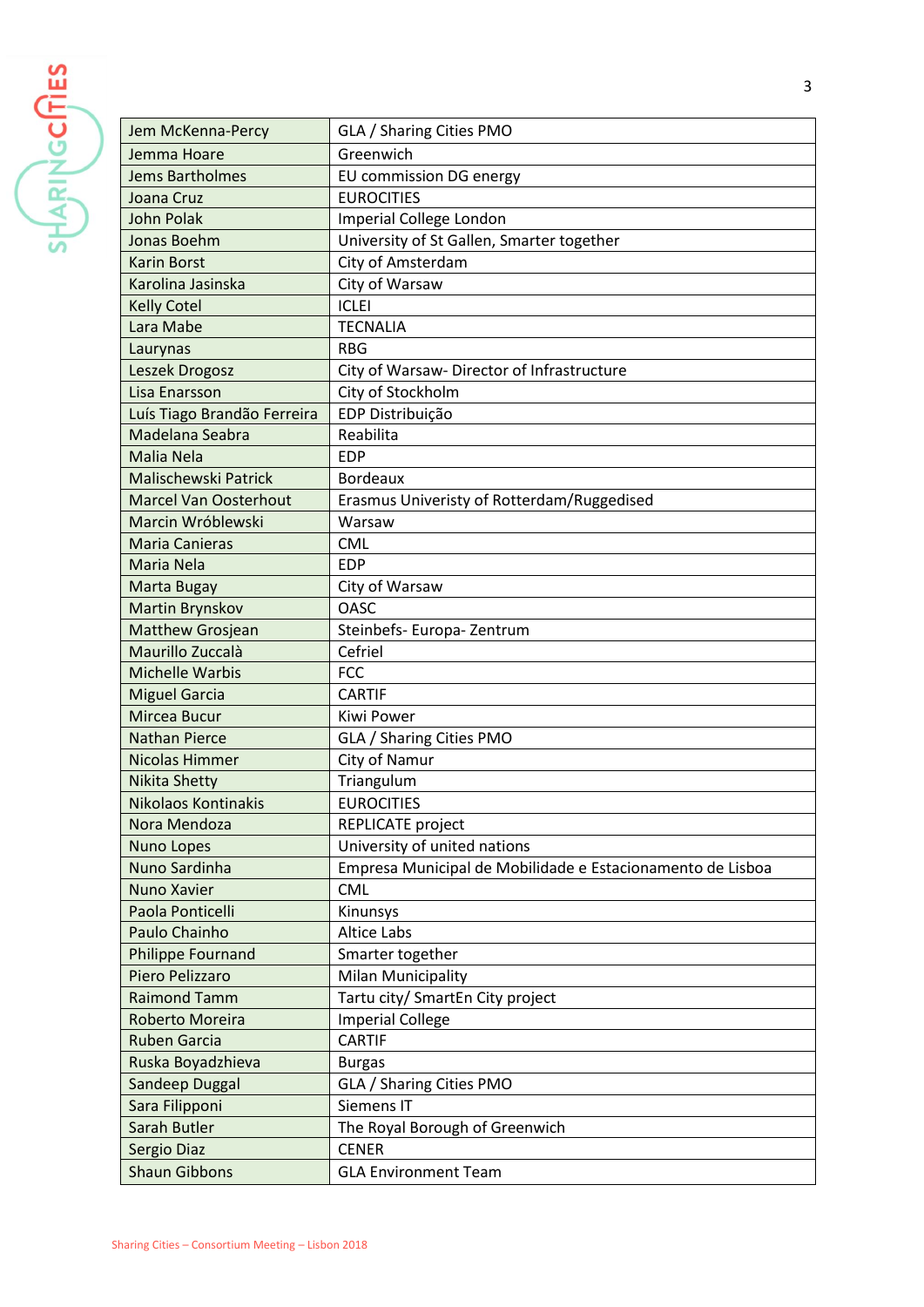

| <b>Simon Burgess</b>      | <b>Siemens</b>                 |
|---------------------------|--------------------------------|
| Sónia Cunha               | Instituto Superior Técnico     |
| Stephan Harmann           | City of Vienna                 |
| <b>Stylianos Mikrakis</b> | City of Heralkion              |
| Tania Molteni             | <b>Bocconi University-IEFE</b> |
| Telma Mota                | Altice Labs                    |
| Tom White                 | <b>Future Cities Catapult</b>  |
| <b>Trevor Dorling</b>     | The Royal Borough of Greenwich |
| Valerie Bahr              | Steinbeis 2i GmbH              |
| Valerio Siniscalco        | <b>NHP</b>                     |
| <b>Vera Nunes</b>         | EDP Distribuição               |
| Zoe Lejeune               | Seraing, REMOURBAN             |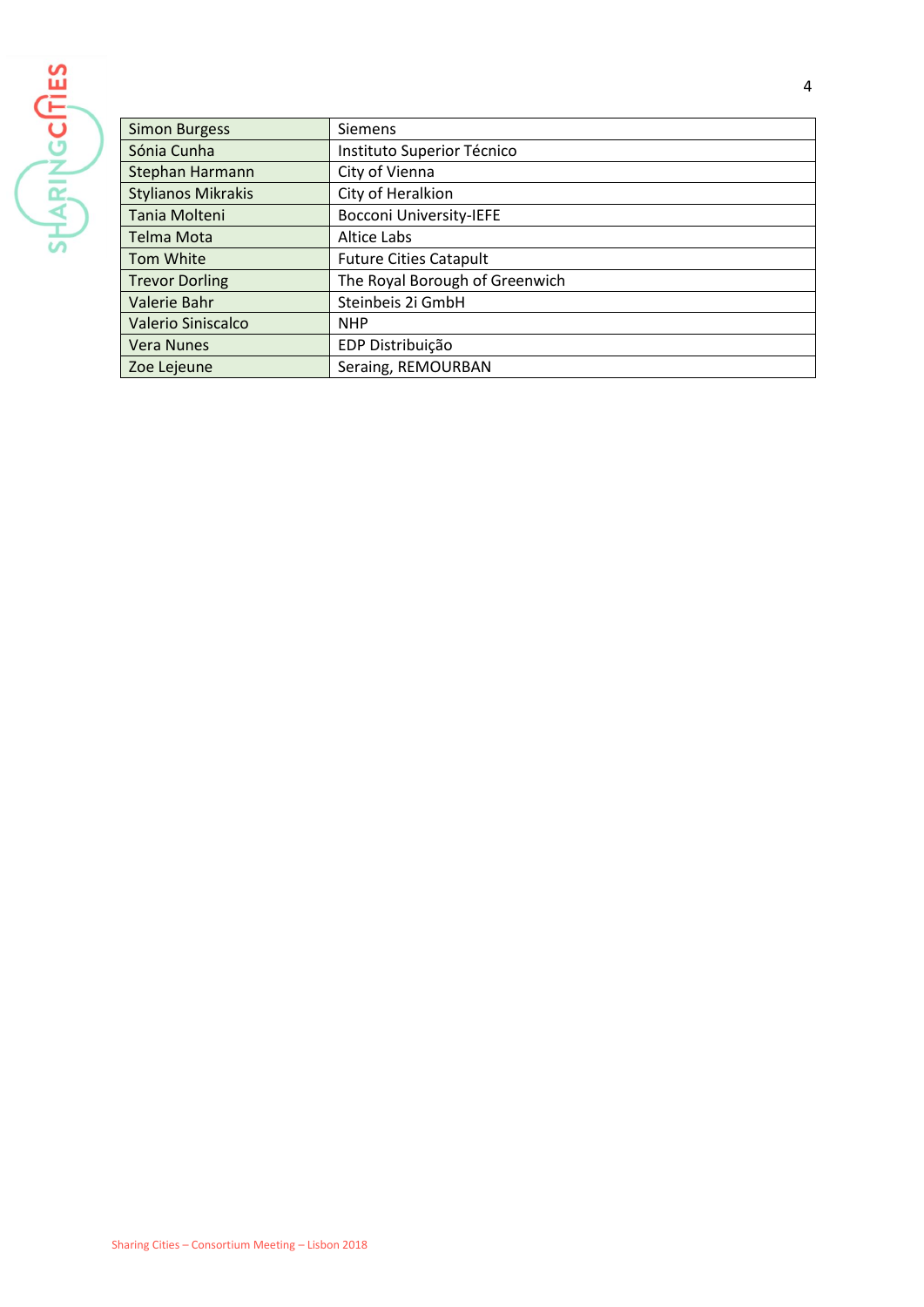

# <span id="page-4-0"></span>**2 OUTLINE OF AGENDA**

| Day 1 |                                      | Day 2 |                                         |
|-------|--------------------------------------|-------|-----------------------------------------|
|       | 1. Welcome and Introduction          |       | <b>Portugal Smart Cities Conference</b> |
|       | 2. City and Work Package updates     |       | 2. SCC01 Workshops                      |
|       | 3. Work Package Meetings             |       | a. Packaging - social housing retrofit  |
| 4.    | Discussion groups of cross-cutting / |       | b. Packaging - smart lampposts          |
|       | programme-wide issues                |       | Lighthouse branding<br>$\mathsf{C}$ .   |
|       |                                      |       | <b>Study Tours</b>                      |

# <span id="page-4-1"></span>**3 SUMMARY**

This was the fourth Consortium Meeting of the Sharing Cities programme, hosted by the lighthouse city of Lisbon at a municipality office located in the city centre. The content of the event was co-produced by the transversal PMO, the Lisbon team and members of Design Forum.

As the Sharing Cities programme is currently progressing through its implementation phase, the theme of the first day was 'quality' – are the measures being delivered to a high quality? Are they good enough to be replicated? What more can be done to ensure excellence? The structure of the first day was in two parts, the first half being an update from city and work package leads in plenary, and the second part specific WP catch ups followed by discussion of cross-cutting / programme-wide issues in the areas of packaging, data and the USP, and digital social market implementation across cities.

Overall the objectives of the meeting were to:

- Restate global programme objectives
- Engage with Lighthouse projects around packaging and marketing
- Assess the quality of the measures being delivered and explore ways to improve the quality
- Identify where collaboration with other partners can improve quality and implementation
- Address technical challenges in the implementation of measures
- Continue to map and identify interdependencies

The second day of the Consortium Meeting saw Sharing Cities partners joined by colleagues from across the Lighthouse programmes to participate in the Portugal Smart Cities Conference as the morning session was curated by Sharing Cities. The rest of the day included workshops that considered packaging for both social housing retrofit and smart lighting, and on Lighthouse branding. Following feedback sessions for the workshops, Sharing Cities and SCC01 partners joined study tours of smart cities activities in Lisbon.

# <span id="page-4-2"></span>**4 DAY ONE – WEDNESDAY 11 APRIL (SC PARTNERS ONLY)**

The meeting was opened with a welcome from Rui Franco, the Lisbon city lead, followed by a presentation of the agenda for the two day meeting and a strategic overview of progress by Nathan Pierce, Programme Director of Sharing Cities and SRO.

## <span id="page-4-3"></span>**4.1 WORK PACKAGE AND CITY UPDATES**

Work Package Leads presented updates to partners that included reminders of forthcoming deliverables within their respective WPs, information about current areas of focus and on forthcoming developments.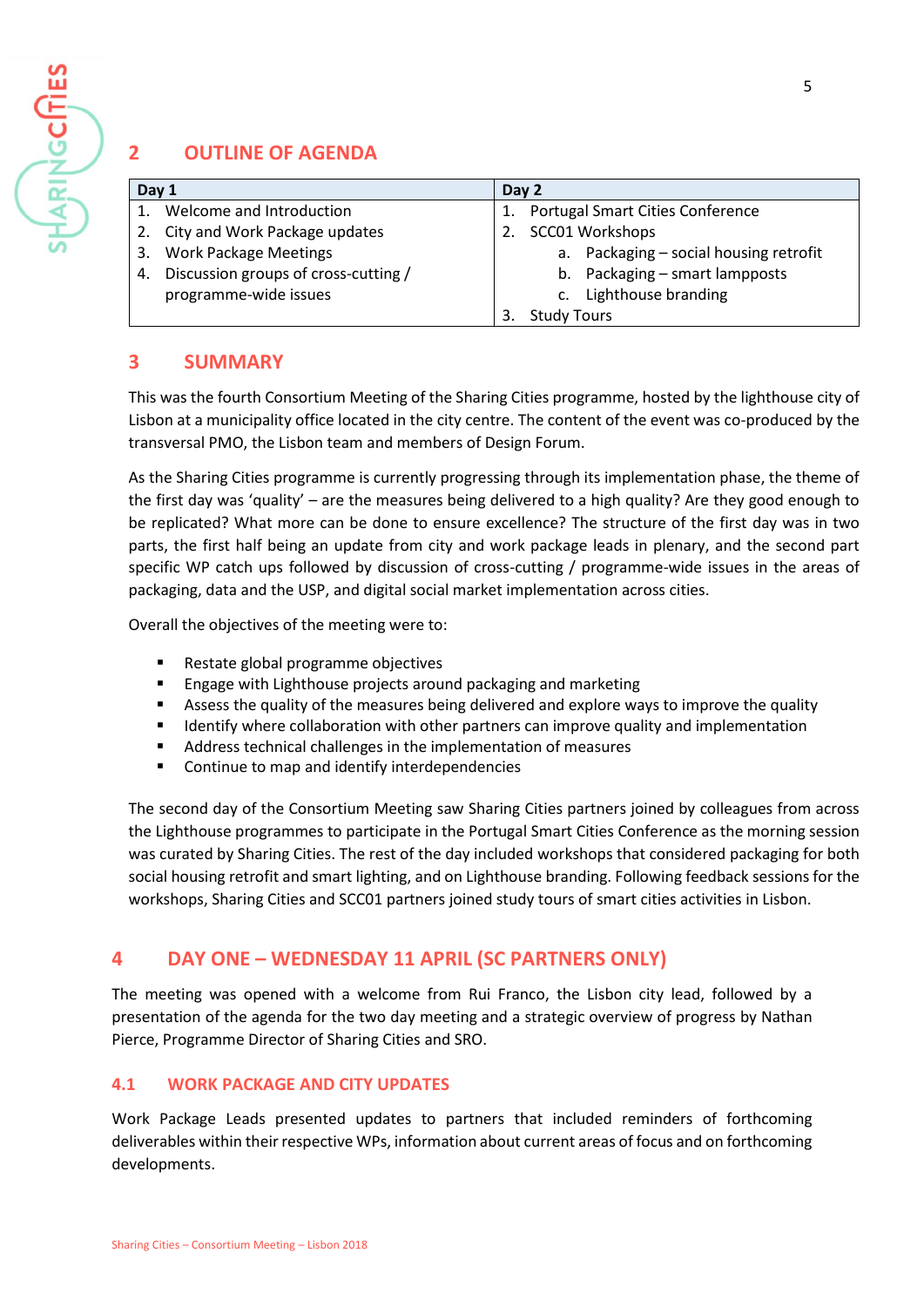City Leads also provided an overview of recent progress, and on the developments due to take place in cities between now and the next Consortium Meeting in October 2018.

The content of these presentations is available on the Sharing Cities Google Drive: [https://drive.google.com/drive/folders/1tcbeSX8agbnUPLWESX\\_X0ZrK4B\\_csr0d](https://drive.google.com/drive/folders/1tcbeSX8agbnUPLWESX_X0ZrK4B_csr0d)

## <span id="page-5-0"></span>**4.2 WORK PACKAGE SPECIFIC MEETINGS**

After lunch partners split out into dedicated work package meetings and discussed the following:

- WP2: Citizen Engagement (discussion included issues, progress and next steps with key partners)
- WP3: Building Retrofit (discussion included the revised implementation timeline and next steps)
- WP3: SEMS (discussion included plans for the next related deliverable: D3.5 Documented technical, uses cases and financial architecture of the systems for each district and evaluation of the relative merits - part 1)
- WP3: Smart Lampposts (discussion around implementation numbers in bid and way forward)
- WP3: Mobility (discussion included whether we are on target, implementation numbers in the bid and way forward)
- WP4: USP (discussion included issues, progress and next steps with key partners)
- WP7 and WP5 (discussion included alignment for packaging: handbooks and toolkits)
- <span id="page-5-1"></span>■ WP8: Monitoring & Evaluation (discussion of issues, progress and next steps with key partners)

## **4.3 DISCUSSION GROUPS OF CROSS-CUTTING / PROGRAMME-WIDE ISSUES**

As part of this session Sharing Cities partners opted to either continue WP specific discussions where needed, or to come together to discuss one of the following topics:

## <span id="page-5-2"></span>**4.3.1 PACKAGING FOR SCALE – MAPPING DELIVERABLES AGAINST THE 10 MEASURES AND 10 TOOLS**

This session was moderated by WP7 lead Graham Colclough and included a workshop exercise involving work package leads and cities to map relevant deliverables against packaging materials. The objective was to foster further engagement with the packaging concept, consolidate deliverables and explore opportunities for joint collaboration in the writing up of future deliverables. The group successfully mapped around 20 deliverables against the packaging materials list and identified a number of synergies with the eMobility measures.

## Next Steps

HARINGCITIES

- To evolve this work through the creation of a spreadsheet deliverable listing spreadsheet and mark the one related to packaging
- Clarify measures that can be packaged together such as eMobility and other measures that need a separate treatment.

## <span id="page-5-3"></span>**4.3.2 ISSUES AROUND USP AND DATA SHARING**

This session was moderated by WP4 lead Jason Warwick and included discussion of progress within WP4, issues around data sharing and related forward plans.

Replication to Burgas

- Some cities have waste management systems which would like integrated into a city platform
- Have been free use of SAP HANA for Smart cities.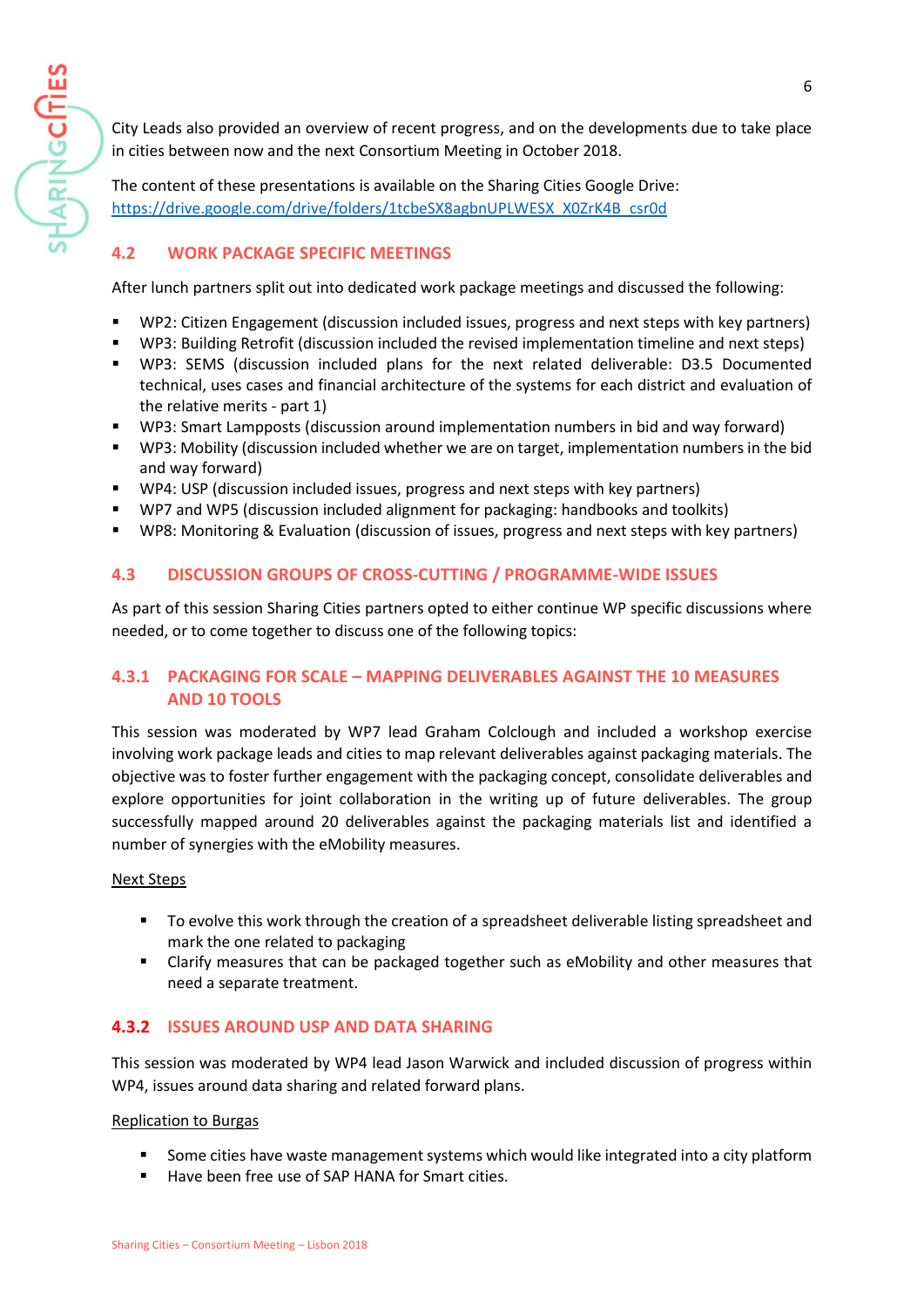HARINGCITIES

- Lisbon already has a waste management system integrated which could be of interest Plan for Burgas
	- Define Use Cases
		- o Waste
		- o Other use cases (WP3 measures planned)
		- o Wider platform
	- Map to Sharing Cities use cases
	- Altice Labs to provide Sharing Template
	- Map to USP architecture
	- Identify matching USP components
	- Lisbon partner Altice Labs offered to make some USP components available to fellow cities (Telma to outline platform offer to fellow cities by fill in Sharing TemplateDoc)
	- Explore business models post H2020 funding

#### USP Replication Overview

What can USP provide to fellow cities

- How to guide to utilising the USP deliverables.
- USP Deliverables package inc:
	- o Architecture
	- o Requirements (Use Case Data Matrix)
	- o Design examples
	- o Operational lessons learnt
- Sharing offers eg Altice Labs, Milan API manager, London DataStore
- Approved platform solutions, experience

# <span id="page-6-0"></span>**5 DAY TWO – THURSDAY 12 APRIL (SC PARTNERS & SCC01 COLLEAGUES)**

## <span id="page-6-1"></span>**5.1 PORTUGAL SMART CITIES CONFERENCE**

On day two, Sharing Cities partners and colleagues from across the SCC01 Lighthouse projects participated in the morning session of the Portugal Smart Cities Conference. The audience for this event included representatives from across city administrations, business and academia, coming together to discuss a variety of smart cities topics. Through our team in Lisbon, the Sharing Cities programme was asked to curate the session and content included high level remarks from the Vice Mayor of Lisbon Municipality Duarte Cordeiro and a panel session exploring Lisbon's innovation scene involving three Lisbon-based Sharing Cities partners discussing key progress and challenges on smart cities from their perspectives. Colleagues from the European Commission (EC), the Innovation & Networks Executive Agency (INEA) and EUROCITIES also spoke on related topics and the session itself was attended by several hundred people.

## <span id="page-6-2"></span>**5.2 WORKSHOPS**

Following the conference Sharing Cities and SCC01 partners split up into three workshops with the aim of coming together to make significant strategic progress on 'packaging' in regard to social housing retrofit and smart lampposts, and to participate in a Lighthouse branding exercise. In order to properly replicate and scale up all the parts of the work we are doing need to be 'packaged' in such a way that is appealing and useful to cities. Facilitators took their respective group through a packaging exercise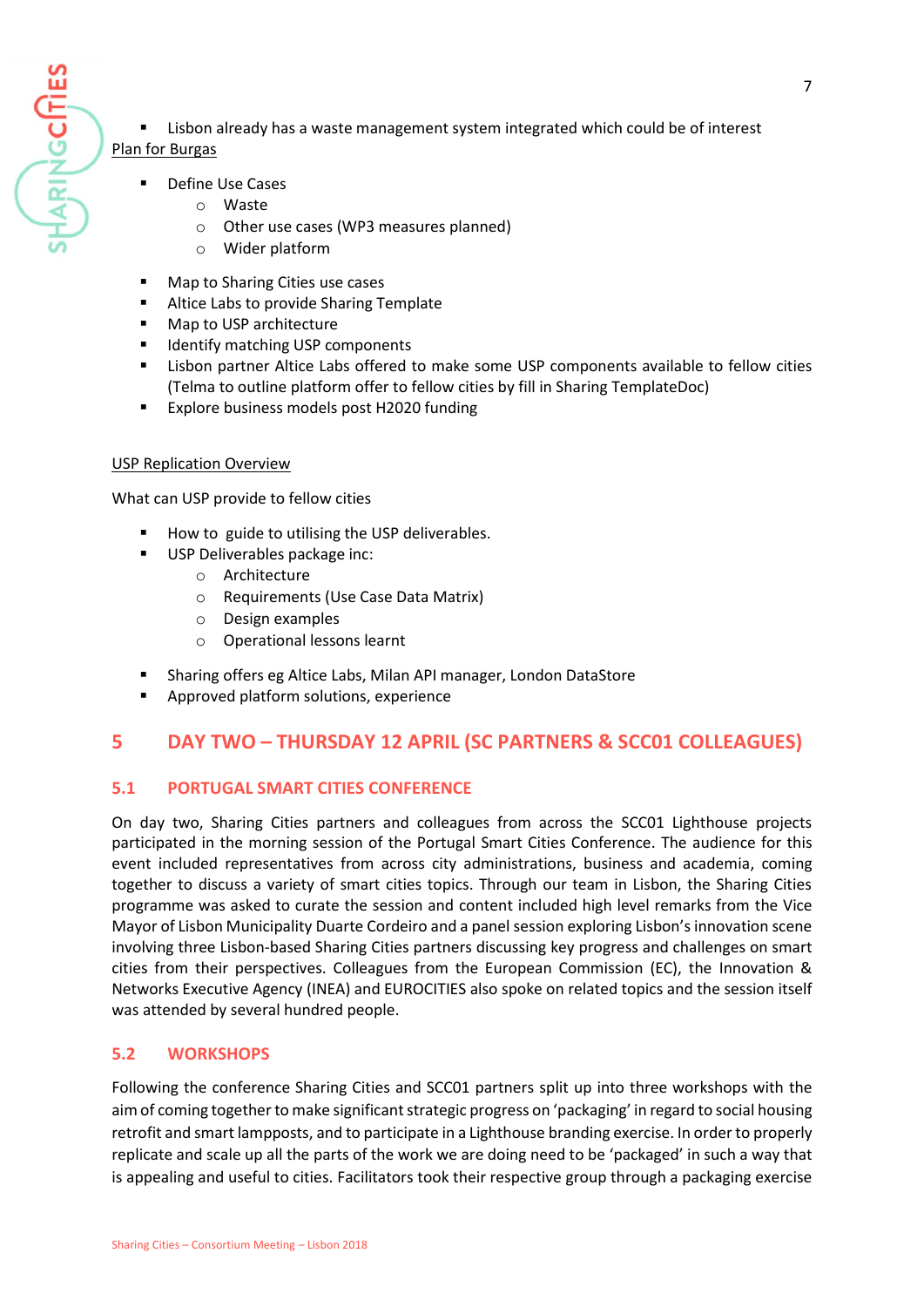on building retrofit, looking at business models, use cases, case studies and technical specifications in order to generate practical, tangible outputs that are outlined below.

The objectives were to:

- Achieve overall buy-in to the concept the 'what' do we mean by packaging
- Workshop the detail (for 2 measures) sufficient to collectively understand the 'how'
- Capture initial information on which SCC01s can offer what to support the process
- Agree some basic milestones; an outline plan; and resource implications

The desired outputs were:

- Improved measure packages
- A list of inputs from SCC01s
- A list of issues and Challenges to address
- A list of people that can help
- An outline forward plan

The branding exercise enlisted the support of branding strategy specialists Stripe Partners, who guided the group through the strategic needs of branding and sought to establish an agreed approach on next steps. Attendees included communications leads from across the Lighthouse programmes.

## <span id="page-7-0"></span>**5.2.1 PACKAGING WORKSHOP – SOCIAL HOUSING RETROFIT**

Attendees:

| <b>Cities</b> |                 | <b>Role split</b>                   |  |
|---------------|-----------------|-------------------------------------|--|
| Milan         | Pamplona        | 6 coordinators                      |  |
| <b>Burgas</b> | Stockholm       | 11 measures lead or team            |  |
| London        | Seraing         | 5 business models or financing lead |  |
| Lisbon        | Tartu           | 11 city officers                    |  |
| Warsaw        | Vitoria Gasteiz | 1 industry                          |  |
| Vienna        | Valladolid      |                                     |  |
| Valencia      | Heraklion       |                                     |  |
| San Sebastian |                 |                                     |  |
| Amsterdam     |                 |                                     |  |

The working session broke into four working groups:

- 1. Business Models group discussion led by Angelo Giordano
- 2. Technical Actions discussion led by Daniel Glaser from Vienna
- 3. Common Outcomes & Cities collaboration discussion led by Lisa Enarsson from Stockholm
- 4. Citizen Engagement discussion led by David Grisdlena from VISESA and Cecilia Hugony from Teicos (Milan)

#### <span id="page-7-1"></span>5.2.1.1 Business Models

This session defined each measure according to a different metric to improve a business model. It established that there are different local variables in play (e.g. energy price, legislation and bills) and eV constraints (e.g. state aid or blue growth), and different inputs including public funds and citizen contribution. Furthermore, it established that there are differences in assumptions, implications for the environment (e.g. mandatory changes, cultural gaps) and that it is important to understand and integrate the value chain concept into the business model.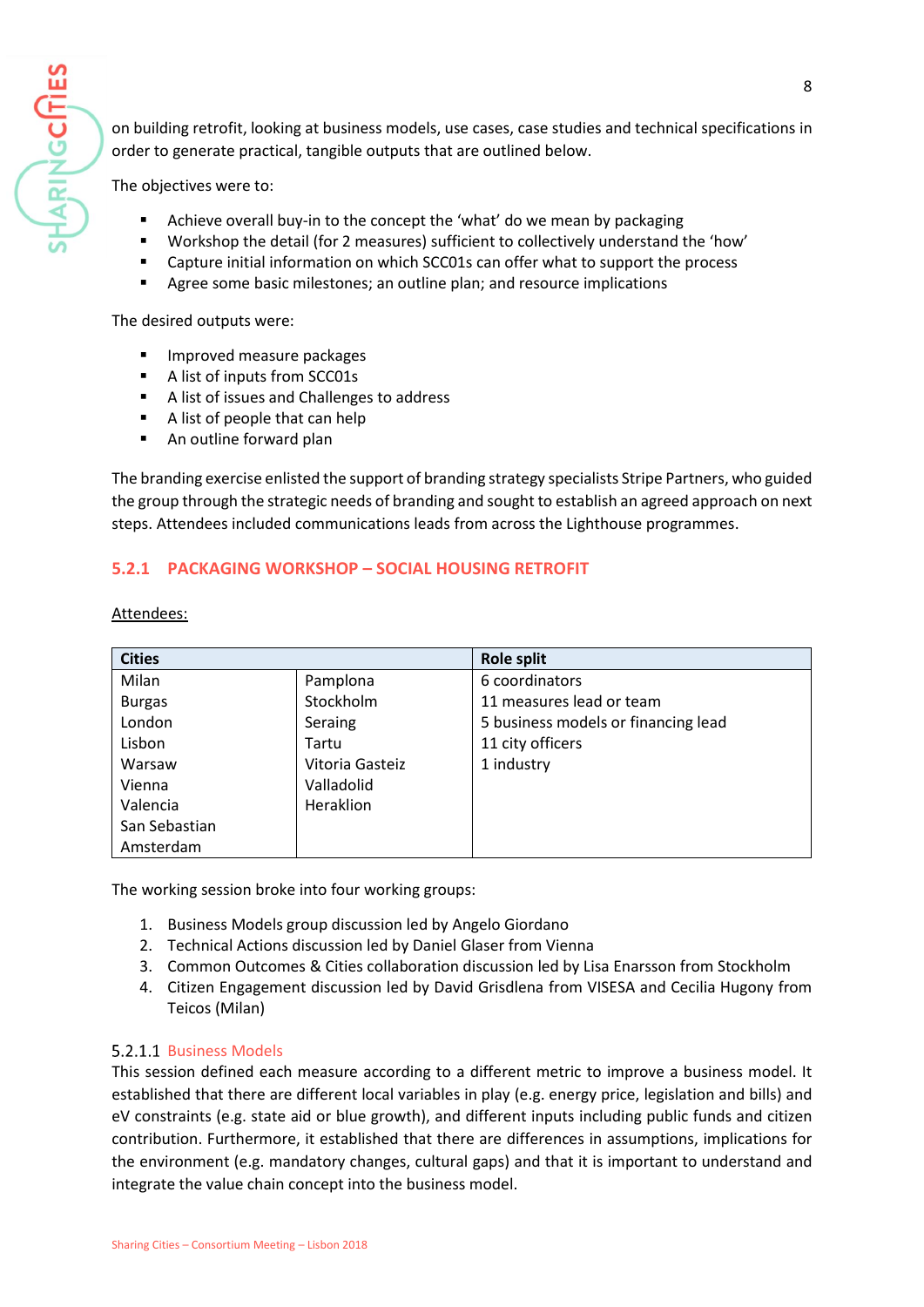## <span id="page-8-0"></span>5.2.1.2 Technical Actions

HARING**CITIES** 

This session discussed influences on the technical aspects on both public and private buildings including climate, regulation and ownership. It also looked at how to understand the type of ownership (single/multiple/mixed ownership) according to building type and social profile. It was felt a package would work for best and worst case scenarios and the group suggested prioritising some parameters based on cost and impacts which included the baseline, reduce energy demand, improving efficiency of supply and additional smart elements to improve EE further.

#### <span id="page-8-1"></span>5.2.1.3 Common Outcomes / Cities collaboration

This session discussed how to encourage collaboration between citizens and cities to improve measures and packaging.

Key barriers to common approaches and collaboration:

- Lacking political motivation or wrong direction
- Political changes
- Regulations
- Procurement process
- Silos in cities
- Non-motivated house owners
- **■** Tenants' opinion
- Knowledge transfer --> pilot to standard practice

#### Process by which to approach collaboration:

- Baseline, including experiences from tenants
- Analyse needs and opportunities with tenants
- Define business model with tenants (rent / finance subsidiaries / decisions on solutions to include)
- Procurement process
- Implementation phase
- Monitoring --> learning

| <b>Preconditions</b>                                            | <b>Incentives &amp; Opportunities</b> |
|-----------------------------------------------------------------|---------------------------------------|
| Time to do a complete process                                   | $CO2$ tax                             |
| Political motivation                                            | Regulations                           |
| City context                                                    | Increasing consent                    |
| Motivated house owners                                          |                                       |
| Cooperation between departments in cities                       |                                       |
| Clear targets and commitments                                   |                                       |
| If the city owns land it is possible to achieve highest quality |                                       |
| / ambitious targets through contracts (new buildings)           |                                       |
| Regulations                                                     |                                       |

#### Proposed next steps

- Policy document to become smart and sustainable cities (SCCO1 collaboration 36 cities)
- <span id="page-8-2"></span>Map out each city's barriers and incentives to connect with relevant solutions

#### 5.2.1.4 Citizen Engagement

This focused on the importance of engaging citizens before and after the process.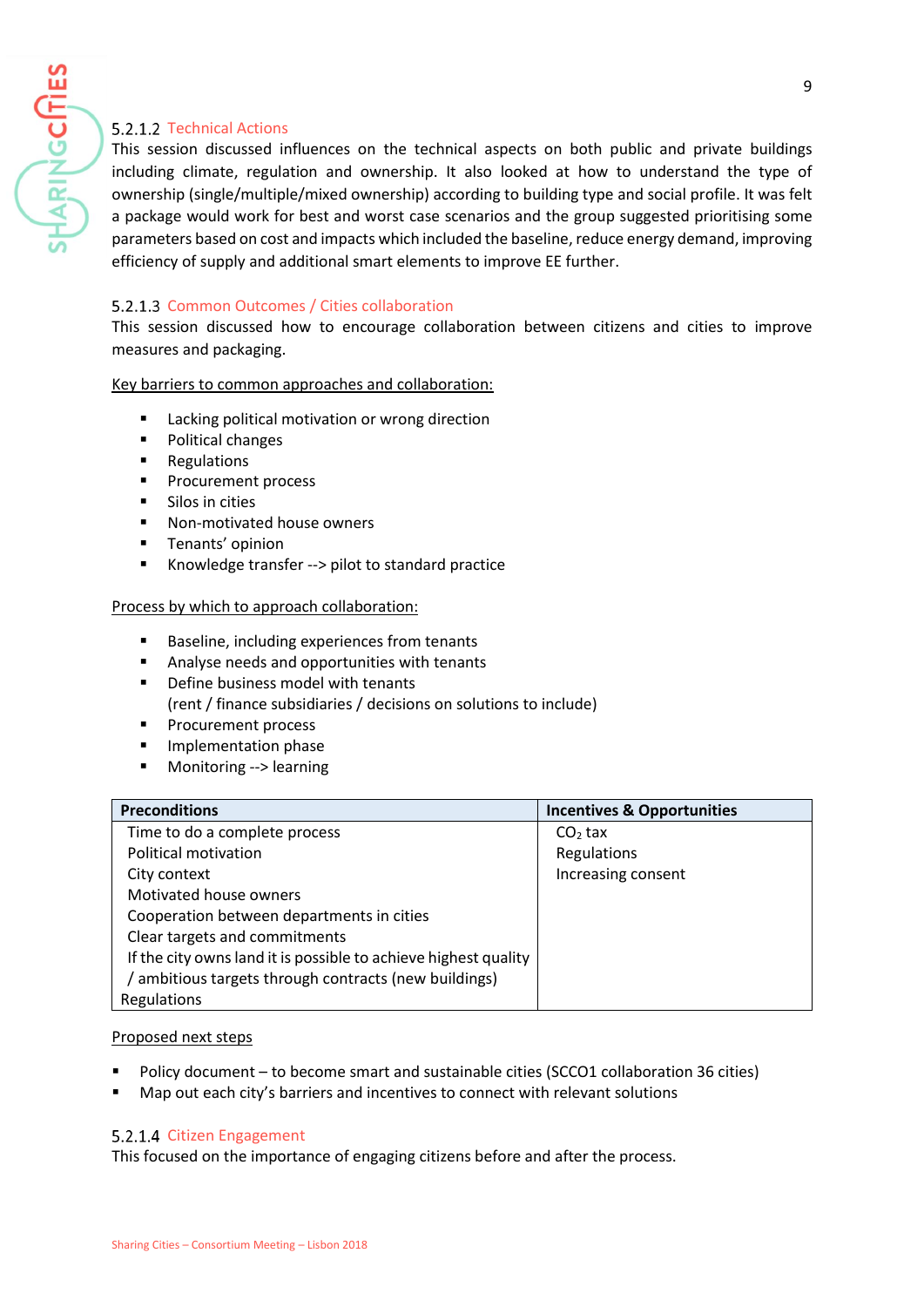

| <b>Pre Engagement</b> | <b>Post Engagement</b> | <b>KPIS</b>     | Tools to encourage engagement      |
|-----------------------|------------------------|-----------------|------------------------------------|
| Co-Design             | Effective Use          | Motivation      | Digital e.g. common place platform |
|                       | Feedback               | <b>Baseline</b> | Traditional e.g. door to door      |

#### <span id="page-9-0"></span>5.2.1.5 Conclusions

Building retrofit measures cannot be packaged as easily as lampposts as each building varies to such an extent between different cities. The packaging for building retrofit could focus on the actions required to enable the technical process (e.g. citizen engagement, revolving funds / other methods of funding, monitoring and verification etc). it may be appropriate that the technical process and specifications could be left to local teams and not packaged. Even though building retrofit measures are complex to replicate however they have the greatest potential to have the greatest impact at across Europe in terms of scale on energy, cost, environment and safety.

It was noted that Vienna as a leader in building retrofit could be a potential measures co-lead.

## <span id="page-9-1"></span>**5.2.2 PACKAGING WORKSHOP – HUMBLE LAMPPOSTS**

Attendees:

| <b>Cities</b>   | <b>Interest</b>               | <b>Role split</b>                   |
|-----------------|-------------------------------|-------------------------------------|
| Milan           | Packaging concept             | 3 coordinators                      |
| London          | <b>Business models</b>        | 3 measures lead or team             |
| Lisbon          | <b>Smart Cities in Europe</b> | 2 business models or financing lead |
| Namur           | Monitoring                    | 12 city officers                    |
| <b>Bordeaux</b> | Exploitation                  | 7 Industry                          |
| Heraklion       | Smart Lamppost                | 5 PMO                               |
| <b>Munich</b>   |                               | 6 Academia                          |
| Warsaw          |                               |                                     |
| <b>Burgas</b>   |                               |                                     |

The working session broke into four working groups:

- 1. Technical specifications 'cities common standard' group discussion led by Alessandro Filini from A2A (Milan)
- 2. City views and needs group discussion led by Ioannis Anastasakis from Heralkion
- 3. Business models and financing group discussion led by Dirk Van Brederode from The Hague
- 4. EU level influence and scale up market group discussion led by Graham Colclough from UrbanDNA (London)

#### <span id="page-9-2"></span>5.2.2.1 Technical Specifications

The aim of this discussion was to understand the commonality between cities around the technical specifications of the smart lamppost in order to focus on specific technical aspects to speed up the process for scaling this measure across all SCC01s.

## <span id="page-9-3"></span>5.2.2.2 Actions Assigned

- Each city to validate the estimated ratios by locality (one validation per city)
- The ratio and city smart lamppost numbers can then be used to give an estimate of demand for each feature (e.g. the number of air quality monitors in Greenwich)
- The table subsequently be issued in draft form to all cities interested to be validated and built on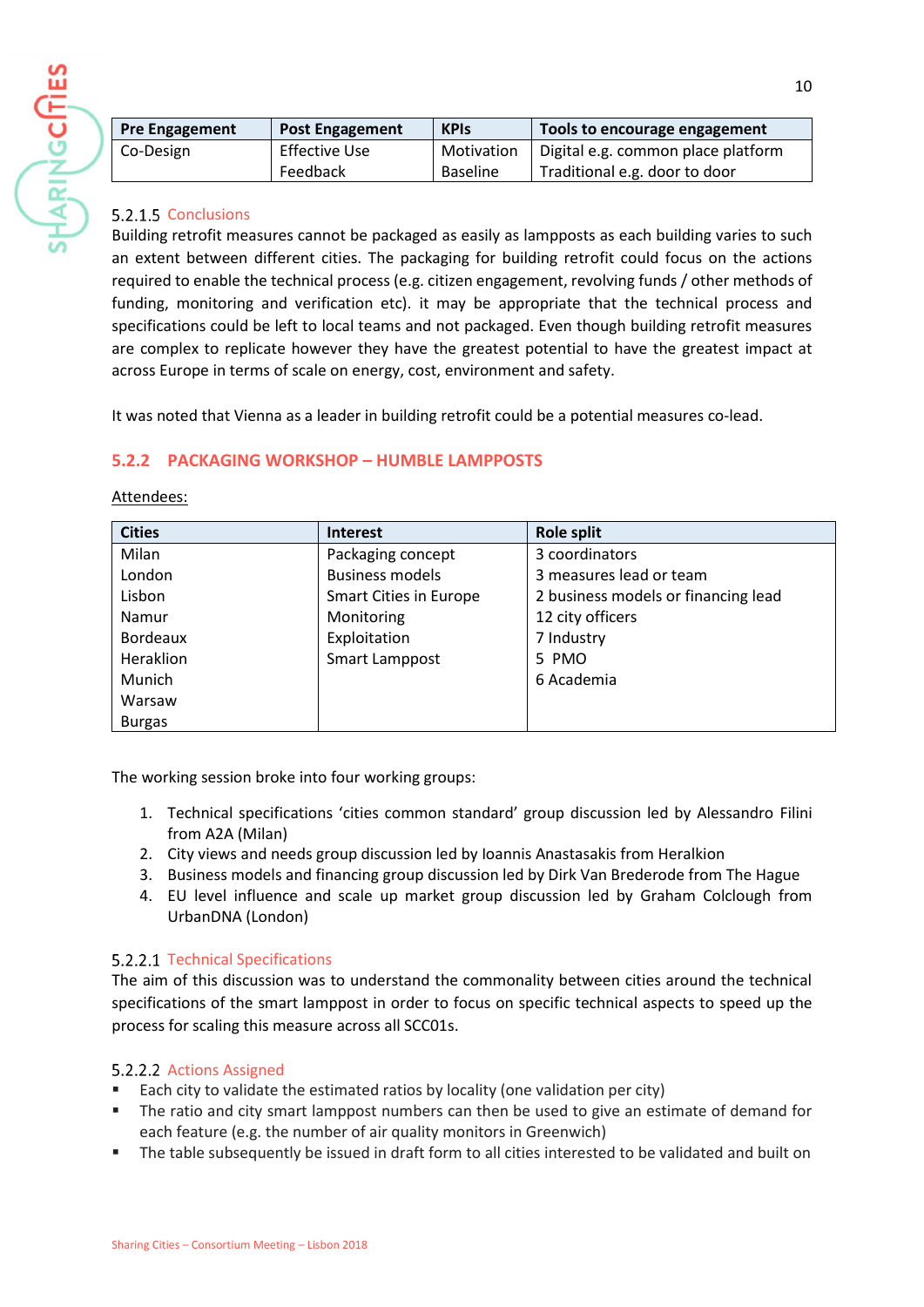## <span id="page-10-0"></span>5.2.2.3 City Views

HARINGCITIES

- General guidance from regional or national level has been produced by a well-known research institution (benefits / available solutions / relates to national goals) --> 4 page motivation tool
- Noted the importance of situational analysis funded by a central or regional source
- Noted the importance of strategy
- Taking into account regulatory and policy issues scenarios need to be presented with road map
- <span id="page-10-1"></span>Look at crowdsource options

## 5.2.2.4 Business Models and Financing

## Discussion Objectives

To clarify the different interpretation and concept of a business case and understand what is a viable business case for society – financial value or sustainability value. A question on data was raised around ownership issues which make the business case around packaging complex. Cities need to decouple business cases around risks and potential rewards. The discussion also identified the distinction between hard (technical physical side) and soft (leadership, IT, intangible asset) and cities need to work on integrating both concept especially the soft elements, important for packaging.

#### Business case

The complex challenge is to keep it simple:

- Sustainability value is proof already
- Regulatory framework has still to be proven
- Financial value has still to be proven

## Actions Assigned

- Draft a proposal about the packaging of BC, incorporating the following:
	- o Decoupling and standardisation
	- o What parts of the BC do we want to differentiate? At first abstract to ensure flexibility for cities to implement it
	- o Undertake feedback round on the proposal
- A survey where we ask cities what kind of packages / functionality they would be interested in (NB: this is where the theory of the BC package is combined with the technical functionality)
- Discussions about the 'rules of the game' with external experts
- Find examples of existing BCs (such as Warna) and see how they compare to the proposal
- Check with other cities about what they think about a data exchange and on standards?
	- o Are there functioning exchanges already? What are the experiences of these?
		- o Otherwise start a small pilot with one of them?
- Start work on relationship between GDPR and Smart City Infrastructure
- <span id="page-10-2"></span>▪ Establish relationship between BC Packaging, Data Exchange and Urban platforms (Marcel)

## 5.2.2.5 EU Level and Scale up market

The aim of this discussion was to understand how to foster the process for scaling the smart lamppost measure across EU cities.

Understanding the City views

- Support political goals
- Retain local interest
- Capacity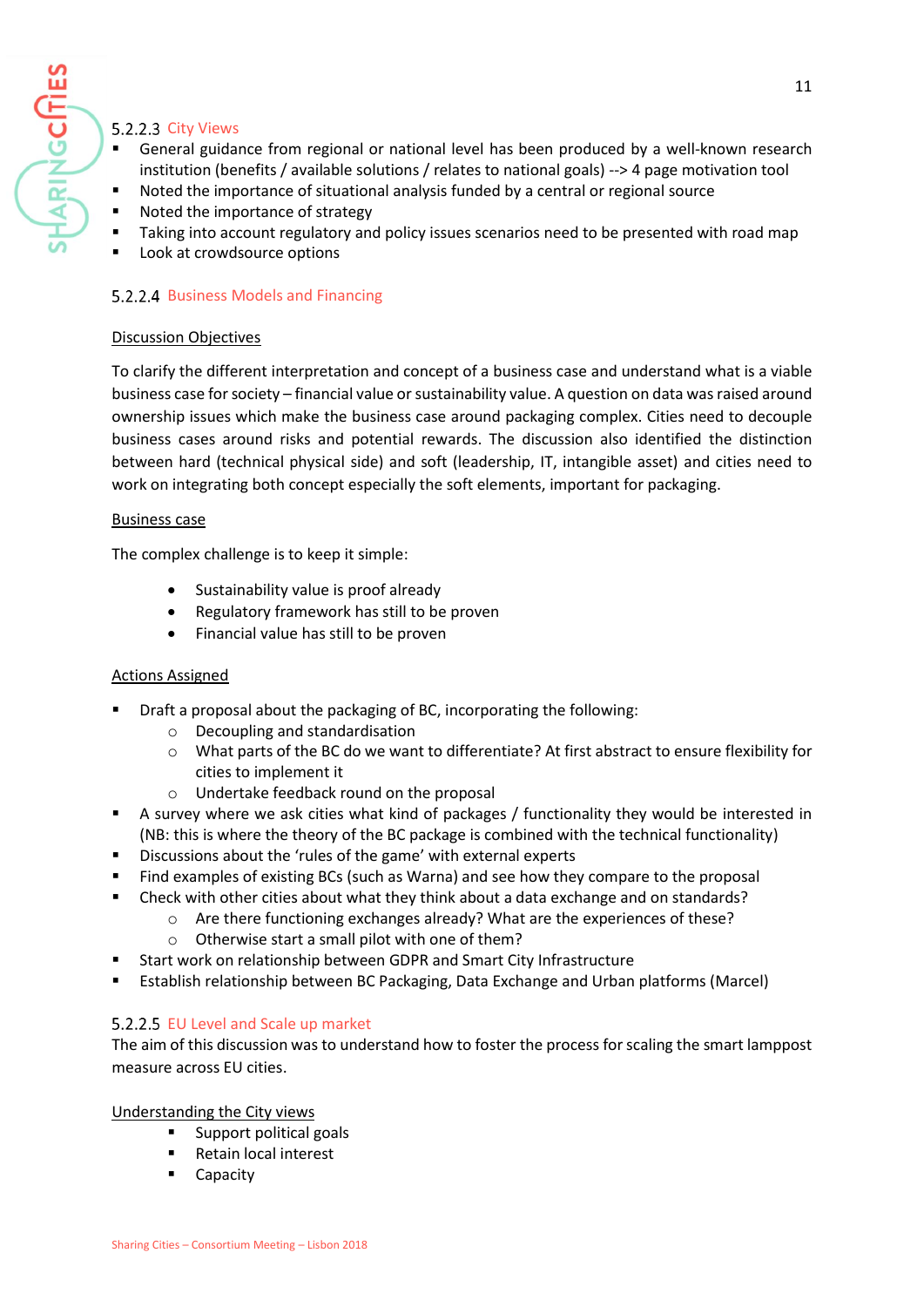Support network

#### EU Objectives

- Maximise 500 million investment impact
- Influence broader market

#### EU Challenges

- Knowledge access
- Evidence base
- Effectiveness of programmes
- **Education**
- Influencing developing countries e.g. different challenges
- **■** Transparency

#### Process/How to engage scale

- Address ownership / IP challenges
- **Engaging leaders**

#### Action Assigned

- Test and improve the package framework
- Emphasise the EU logo
- Indicators development
- "Adapt; Adopt; Create" simple principles
- Map deliverables from each SCC01 programme
- Funding request for collaboration work only
- Address the City Level and EU Level Gap
- Conduct a SWOT analysis

## <span id="page-11-0"></span>5.2.2.6 Conclusions

In order to maximise the process of replication through packaging it isimportant to prioritise the most relevant, most positive in terms of cost benefit analysis, and the most required features for cities and citizens in regard to the smart lamppost e.g. LED light bulbs, CMS. There is also the potential to create a data exchange institution where cities and industry trade data is gathered, and at an EU level to allocate funding in collaboration and knowledge sharing work cross SCC01s.

## <span id="page-11-1"></span>**5.2.3 LIGHTHOUSE BRANDING WORKSHOP**

Rotterdam is developing a branding strategy for the Lighthouse Programme and felt it was the right time to test this with SCC01 partners. The Lighthouse Programme Board of Coordinators group enlisted the support of branding strategy specialists Stripe Partners, who guided the group through the strategic needs for branding and sought to arrive at an agreed approach to the next steps. Attendees included communications leads from each programme and the workshop focused on 5 key areas that it was felt the SCC01 programmes could act on to deliver better results:

- Working proactively with large counter-parties (e.g. big suppliers, banks or the EC)
- Engaging with other cities, inspiring potential lighthouse cities, smaller EU cities and cities in other parts of the world
- Finding practical ways of keeping cities that are graduating out of their 5-year Consortium-lifecycle engaged and involved
- Pooling branding resources so that Lighthouse cities speak with one voice and share best practice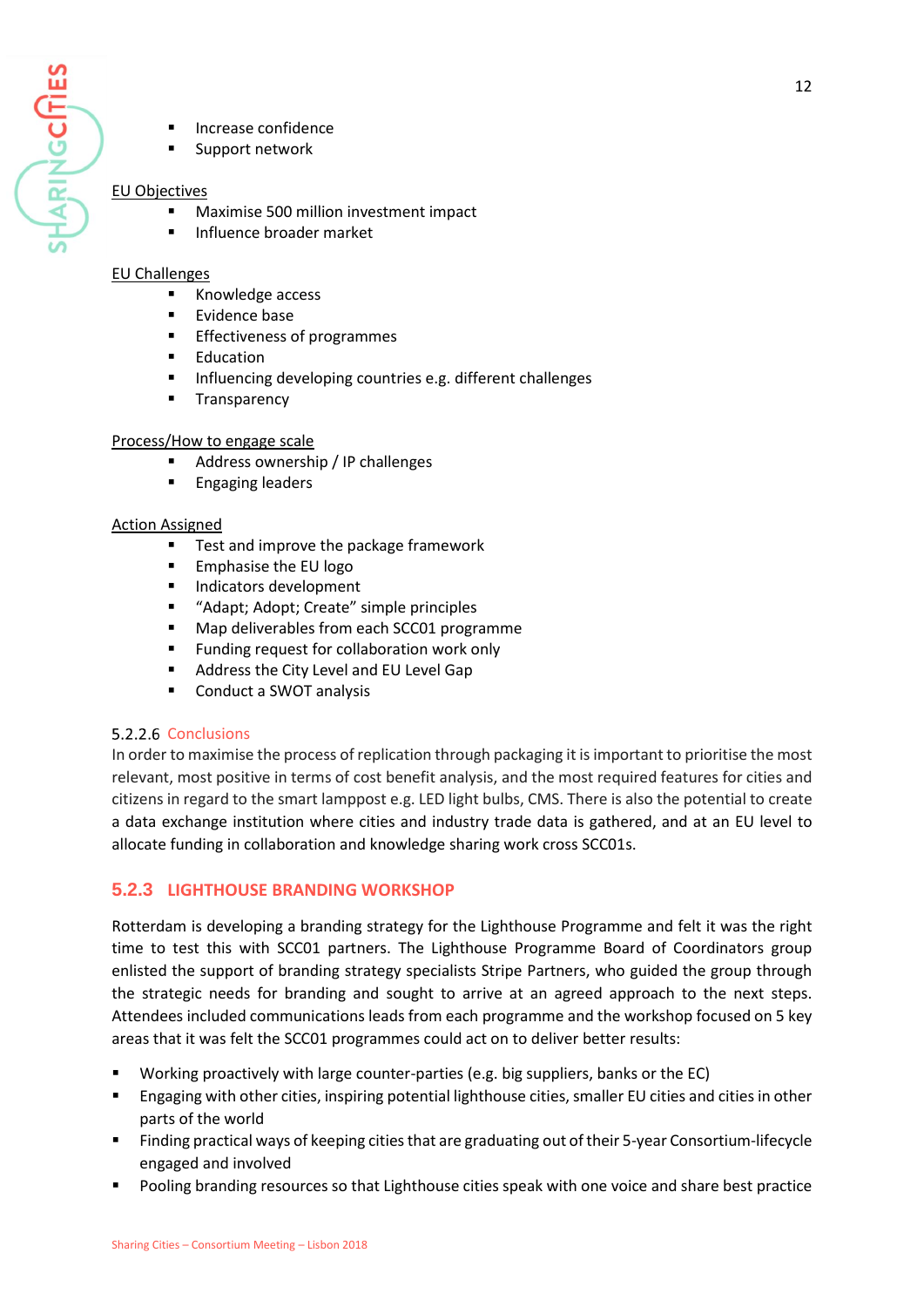Developing a long-term, strategic plan for the impact SCC will have over the next 20 years

A forward-looking and ambitious set of activities that could be enabled by the brand were established, that co-ordinators should discuss and prioritise:

- Transforming Lighthouse Cities from a funded-demonstrator project to a movement (based on quality and like-minded cities)
- Make the movement global, with reach and impact beyond the EU
- Creating a "kitemark" badge (like TUV) that other cities can affiliate with
- Plan how UK cities are best involved post-Brexit
- Establish Lighthouse cities as centres for training urban planners, building a skills base in Europe.
- A rich engagement with the global Green movement
- Establish a new way to liaise with Chinese cities…e.g. a "jumellage" scheme
- Engage with other major initiatives in the EC, e.g. the Juncker "future-mapping" scenarios
- Plan how to provide more political advantage or lobbying-capacity to the cities (e.g. helping them lobby the EC)

## <span id="page-12-0"></span>5.2.3.1 The brand values that will deliver for lighthouse

The workshop identified 3 values that the brand needs to embody in order to deliver these things. By operating on the basis of shared values rather than shared conception (funding sources), the Lighthouse brand has the power to become a mark of quality in the global smart cities movement that cities within and outside of Europe will hope to emulate and attain.

The brand should be:

**HARINGCITIES** 

- **Powerful and Influential**: with the ambition to wield global influence, define standards and work on a massive multi-city scale.
- **Secure and Long-term**: giving a sense of permanence to the work of city projects, a commitment that 'we're not going anywhere' and are determined to follow through. A brand that remains a constant throughout any changes to the nature of the EU.
- **Social and Citizen Responsible**: being open and proud about espousing the social values of SCC, data responsible, citizen engaged, diverse and culturally sustainable **–** the best of the values of the EU.

## <span id="page-12-1"></span>5.2.3.2 Potential organisational changes that could be required (for BOC to discuss)

A greater emphasis on cities as members of Lighthouse brand: The workshop made clear that in future, to be a successful, consortia will need to collaborate and integrate more often and coherently on branding. One potential action is a reconfiguration between cities and consortiums which could be rethought to place greater emphasis on membership of the Lighthouse brand as oppose to consortia. The Lighthouse group then forms their enduring (which outlasts a City's membership of a H2020 funded Consortium) and wider affiliation (able to include Cities that are not part of a Consortium) with the Lighthouse brand becoming the point at which their innovations, results and legacy are communicated. Smaller working groups within committees: It may also be necessary (as the number of consortia grows) to break off into smaller working groups to focus on specific aspect of branding. In the long-term it may be necessary to resource a Lighthouse branding team independent of consortia.